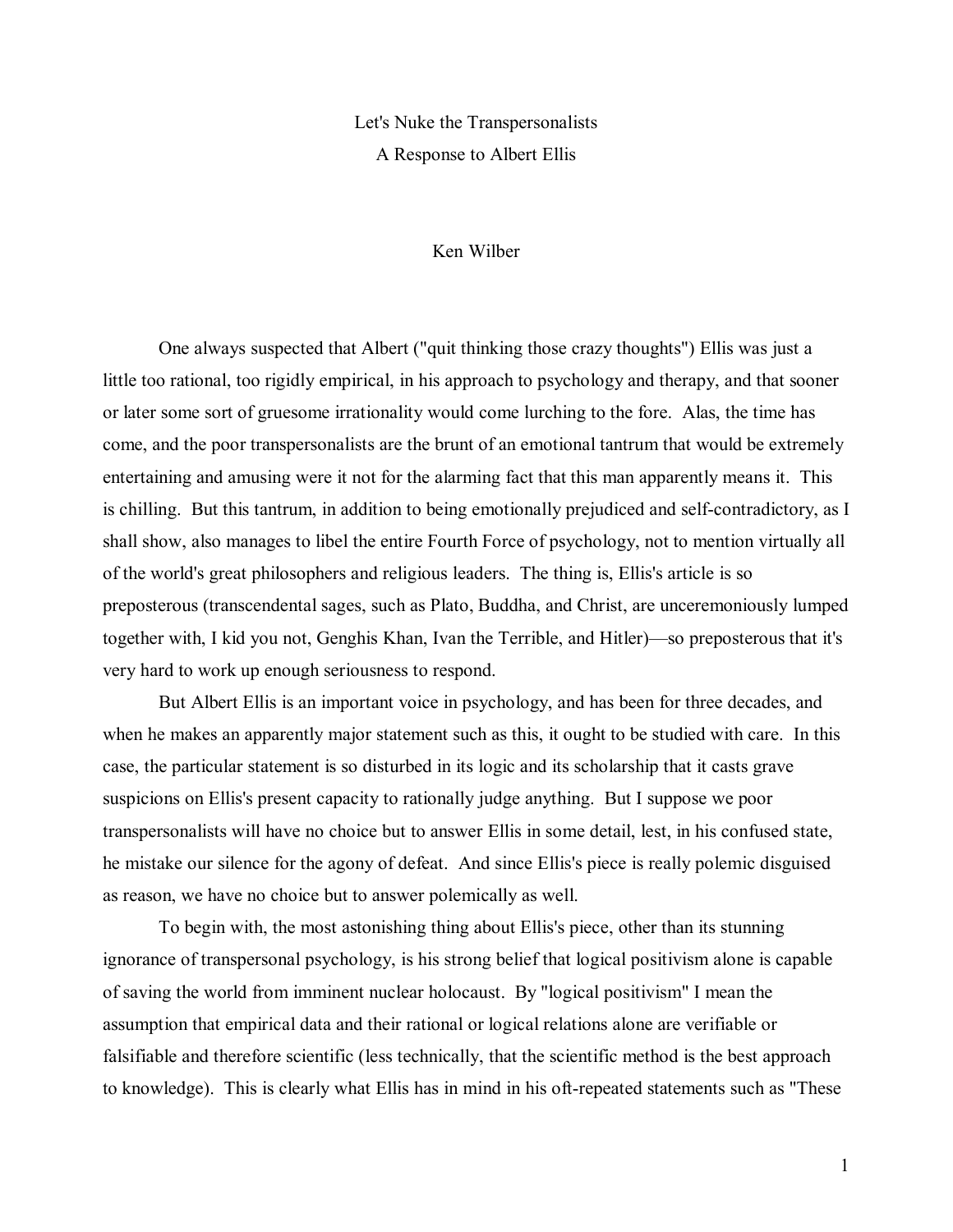people can be...taught to attack [their beliefs] scientifically—with logical and empirical analysis and thereby to renounce their crooked thinking." That Ellis believes predominantly and even exclusively in the scientific or empiric-analytic method is made obvious in numerous statements (e.g., "In fact, according to RET [Rational Emotive Therapy], if people rigorously use the scientific method and if they think only in terms of preferences and desires instead of...antiscientific thinking, they will...virtually never make themselves seriously neurotic." Although Ellis gives lip service to the notion that science is not the only way ("perhaps not," he says), in effect it is the only "good" way he can think of, which amounts to the same jingoism.

 There are three important points we should note about logical positivism. The first is that it is a very reductionistic and narrow worldview, since it explicitly excludes, from the realm of genuine knowledge, the worlds of literature, art, music, poetry, most philosophy and religion, sociology, mythology, introspective psychology, and even history (as A.J. Ayer admitted), since none of these conform to strict empirical verification. This is the arid worldview that Whitehead characterized as "quite unbelievable."

 Further, if it wishes to be consistent, logical positivism has to exclude purpose, value, and meaning, since these also are non-empirical. But that has led more than one psychologist to point out that such a worldview is technically insane. "Such a view is crazy," says psychiatrist Karl Stern. "And I do not at all mean crazy in the sense of slangy invective but rather in the technical meaning of psychotic. Indeed, such a view has much in common with certain aspects of schizophrenic thinking." Ellis doesn't succumb to psychosis simply because, as we will see, he doesn't come close to being logically consistent. But my point is that most scholars now agree that, although it has a few very good points, the overall worldview of logical positivism is extremely narrow and limited, and relying predominantly or exclusively on it is a type of philosophical suicide or insanity.

 The second point is that, as John Passmore put it, "Logical positivism, then, is dead, or as dead as a philosophical movement ever becomes." The reason—in addition to its insane narrowness—is that, as a comprehensive worldview, it is a formal self-contradiction. It says, as Ellis does, that "Only propositions that can be empirically verified are true." Unfortunately, that proposition itself cannot be empirically verified. Thus, as Huston Smith summarizes it, "The contention that there are no truths save those of science is not itself a scientific truth, and thus in affirming it scientism [logical positivism] contradicts itself."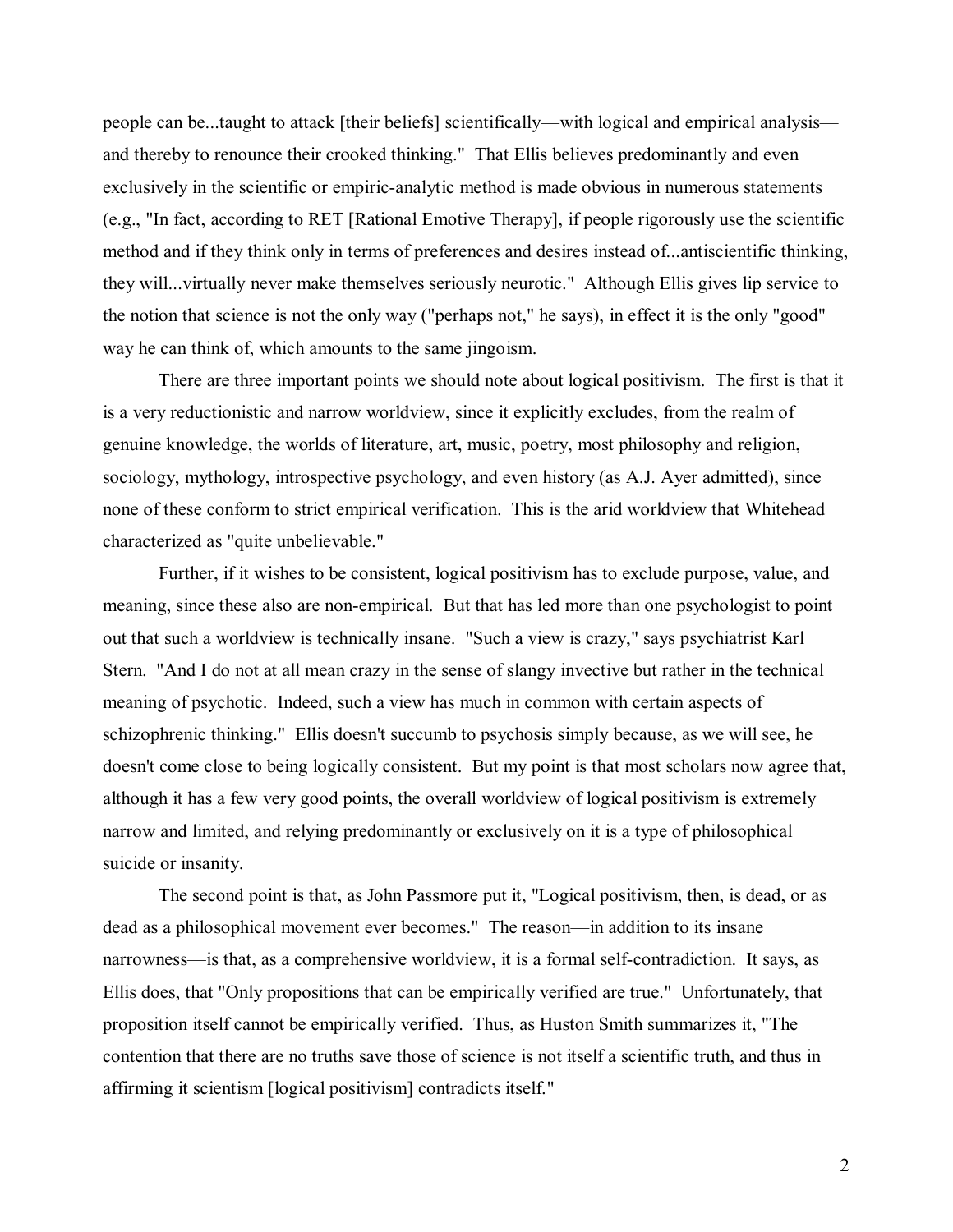Logical positivism, then, taken in and by itself, is marginally insane and foundationally unscientific (unverifiable and self-contradictory). And yet Albert Ellis is bold enough to offer it to the world! He might not be much of a philosopher but the guy's got brass balls.

 The third and strangest thing about logical positivism, taken as a worldview, is that it is a form of hidden absolutism. It says, in effect, that there absolutely are no absolute truths. As Schuon put it, positivism "sets out to reduce every element of absoluteness to a relativity, while making a quite illogical exception in favor of this reduction itself." Ellis says "Science abjures dogmas, certainties, ultimates, and absolutes. It only has tentative and revisable hypotheses. It never even views 'facts' as incontrovertible." But those statements are not tentative and uncertain. He clearly means that they are always so in his version of science; in other words, he means it absolutely. That is an absolute truth upon which Ellis rests his logical arse. And it is this powerful but hidden absolutism or dogmatism that pumps Ellis with enough certainty and machismo to tell the entire world that if it followed his system of thinking then global salvation will have arrived.

Such grandiose conceit can only be supported by an equally grandiose dogmatism—in this case, the naive but potent belief in scientism. And Ellis's absolutism is all the more pernicious simply because it is hidden or unconscious. He honestly thinks he is more or less free of major irrationalisms, while the whole of his scientism rests squarely a monumental illogic.

 Ellis is very right about one important point, however: believers in absolutist systems tend to be fanatics, Ellis himself being no exception. His program for preventing nuclear holocaust involves, as he himself makes very clear, the education of approximately 6 billion people in the tenets of RET (we must, he says, "incorporate therapeutic teachings and bring them to all the masses. Yes, *all* the masses"). He quickly points out that fortunately RET is easily incorporated into mass educational procedures. "If this were not so," he says with straight face, "I would have serious doubts about making effective inroads against human dogma and rigidity." Right. Thanks to mass ed procedures we can reach 6 billion people, most of whom are illiterate, and awaken them with a reasonable pitch for RET. Is this guy even vaguely in touch with practical reality? Does he actually have any idea what that would really entail? To educate the entire planet on RET—this is a fanatical vision the unlikely heights of which are usually reached only by ayatollahs.

 And what happens when 99.99% of the world's population declines to learn RET, preferring instead their own absolutisms? Should we then force them to learn it? Ellis's logical argument, if followed consistently, would have to answer "yes." After all, he most definitely tries to show that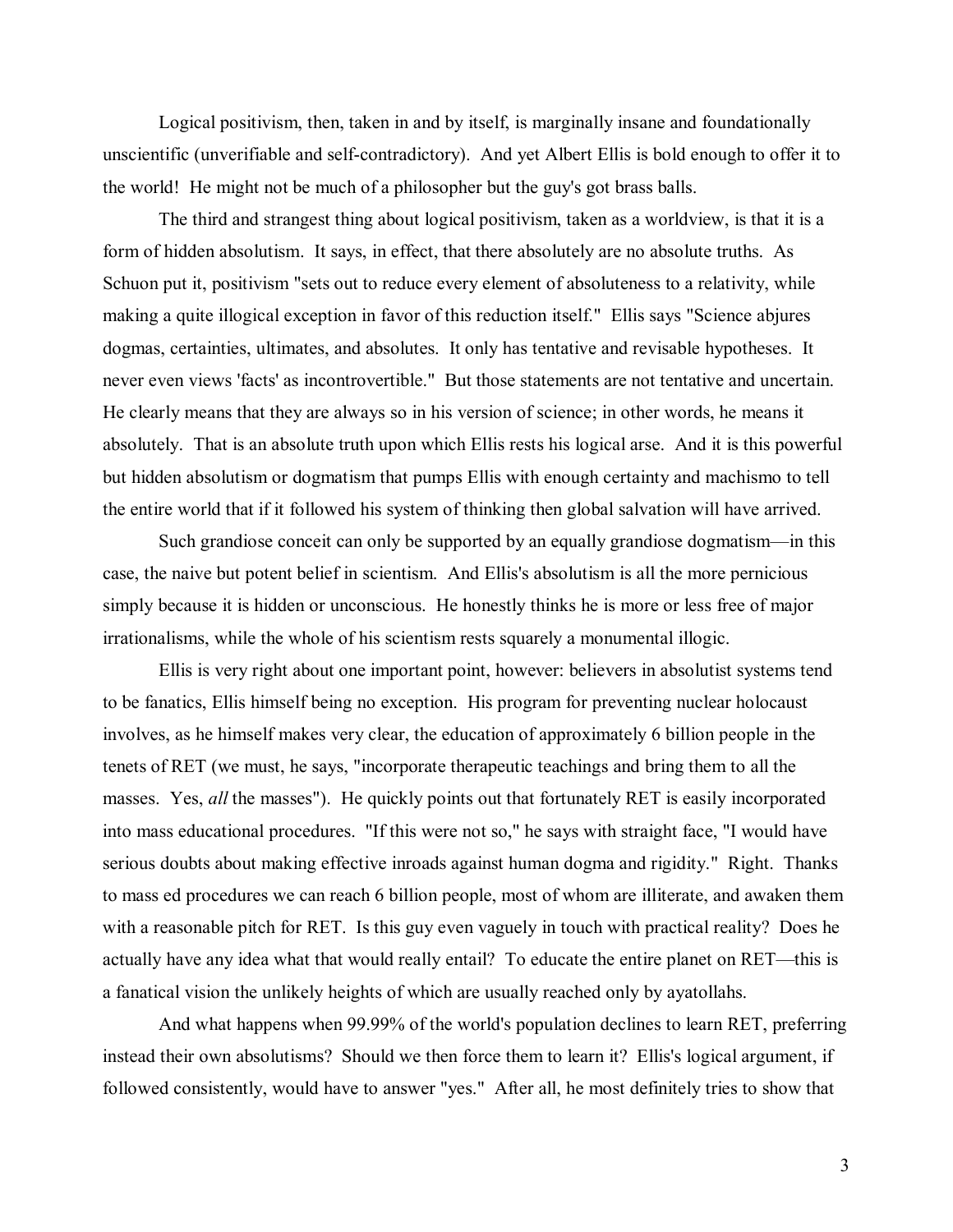following the scientific method of RET is synonymous with sanity, while not following it results eventually but directly in neurosis, psychosis, and nuclear holocaust. In other words—and he intentionally implies this—a person who doesn't follow RET is a potential nuclear threat ("if we work hard enough to reach them we may be able to do so—before they reach out themselves to manufacture and employ the nuclear weapons with which they will eventually be able to destroy all of us"). And since nuclear holocaust is going to happen if we don't do something, it follows that out of self-defense I have a right to force educate that person. If Ellis says we don't have the right to force RET on people, then either he's not being consistent, or some sane part of him doesn't really believe what he's saying (I'd like to think the latter).

It appears, then, as is often the case, that what Ellis so vociferously reacts to in others illogical or contradictory worldviews, insane narrowness, and absolutist principles—are exactly the elements that he, apparently unconsciously, harbors himself.

 So I suppose it's time to turn the tables and educate Ellis a bit, particularly about the meaning of the words "transpersonal," "religion," "transcendental," "absolute," and "libel."

 Start with religion in general and mysticism in particular. Ellis approaches religion as if it were a disease to be quickly identified and cured at all costs. This ugly attitude would, as Jung put it, even look at life as a disease because "it lingers for years and ends in death." Ellis ought to know, however, that it is not so easy to determine just what is and what is not "religious." Modern sociologists (such as Bellah) tend to define religion not by its content, as Ellis does, but by its function—religion is that which meaningfully couples or integrates subject and object (or self and other) in a social action system. By this definition, rationalism or scientism is Ellis's religion. And his litany is the same as one of utilitarianism's founders, Jeremy Bentham, which is altogether fitting:

"O Logic!—born gatekeeper to the Temple of Science, victim of capricious destiny! doomed hitherto to be the drudge of pedants! come to the aid of thy master, Legislation."

This is fine with me; I appreciate a religious man as much as the next guy. But I wish Ellis would quit coming on as if his religion were by and far the best in the entire world, and fit, in fact, to educate the entire world. These types of megalomaniacal fantasies belong in a formaldehyde jar on the shelf, not in a reputable journal on counseling. But, as we've already seen, most pop religions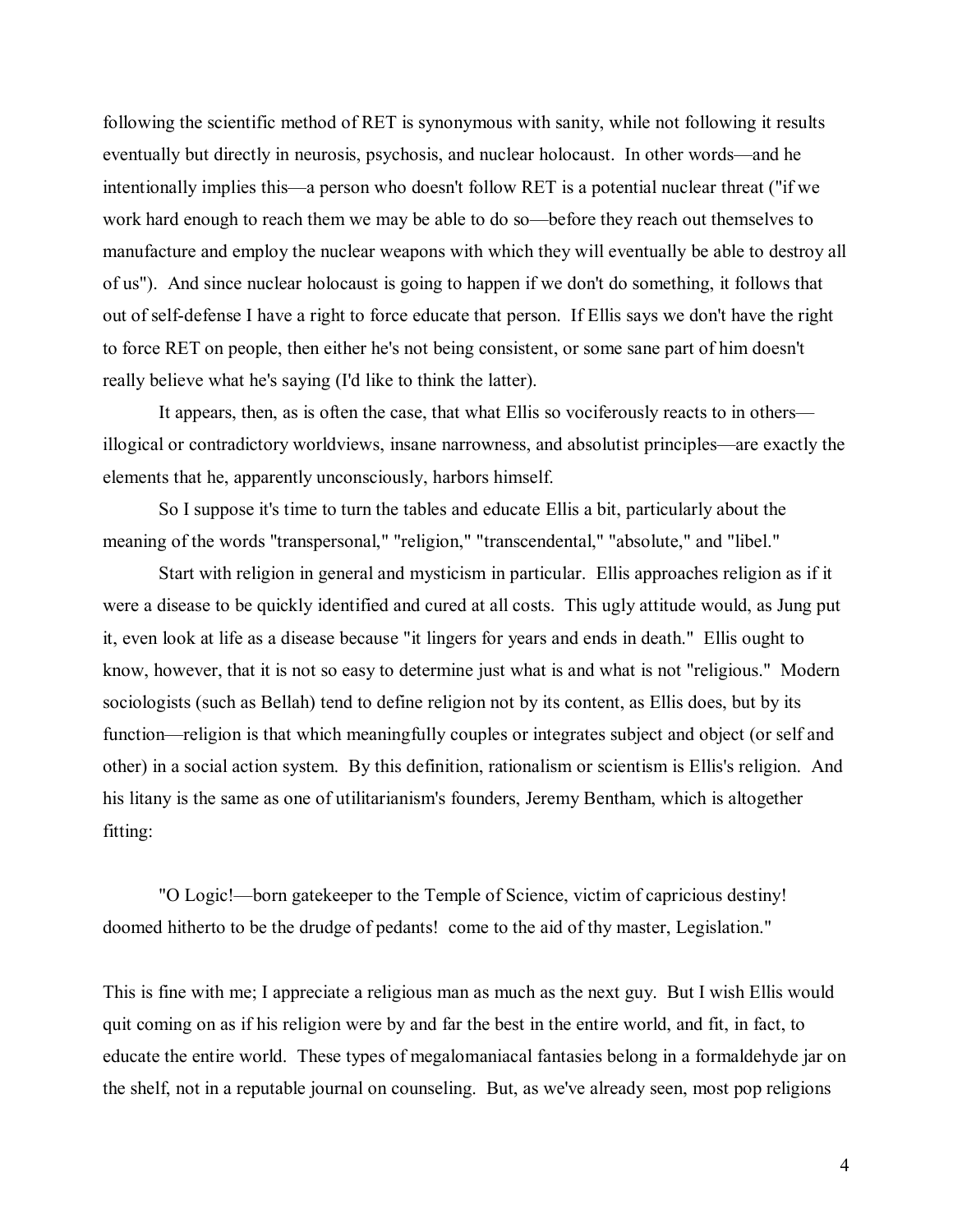(and science today is a pop or exoteric religion for millions) tend to be overtly or covertly absolutist and monolithic, so I suppose Ellis should be no exception.

 There is, however, one major exception to the common absolutist trend in religion. Paradoxically, it is mysticism. Precisely because the mystics claim that absolute spirit cannot be put into words, concepts, or doctrines of any sort whatsoever, mysticism has no dogmas, no formalism that is claimed to be the best or only way to describe reality. Quite the contrary, most mystics consistently maintain that reality is greater than any description or method that we might try to use to capture it, and that it is in fact our very compulsion to conceptualize and categorize reality that gets us into difficulties in the first place. One of the worse mistakes we can make, according to Buddhism, is called *drista* in Sanskrit; it means "dogmatic beliefs."

 For just that reason, the mystics historically have been the most tolerant of peoples. Because they saw that "They call Spirit many who is really one," they tended to accept virtually any religious belief, since no particular religion could ever hope to embrace the whole. Ramakrishna, for example, described the world's great religious traditions as so many fingers on one hand. I think this is why the more esoteric or mystical religions (Buddhism, Taoism, Vedanta, Sufism) tended historically to avoid war, whereas the more dogmatic or exoteric religions (aspects of Christianity, Islam, scientism) have historically been very warlike and aggressive. Buddhism, for example, in its 2500-year history has initiated not one war, a remarkable example considering the provocative atmosphere of its birth.

 It is mysticism's "ineffability," then, that has historically saved it from dogmatic wars and worse. In the most popular lay sutra in Asia, when the teacher is asked what absolute reality is, he responds only with silence. The mystics tended to follow Abraham Lincoln's maxim: "Better to remain silent and let people suspect you are a fool, than to open your mouth and remove all doubt." It's a bit late for Ellis to follow that advice, but the mystics by and large do. As Lao Tzu put it, "Those who know don't speak; those who speak don't know."

 Another reason that mysticism is notoriously nondogmatic is that it relies for its validation on direct experience. In fact, its methods are, in the strictest sense of the word, experimental. One is not given a set of ready-made beliefs but a set of open-ended instructions. Mysticism is much more like, say, judo, than it is Bible school. I think this is why historically, as Needham pointed out, in both East and West mysticism tended to ally itself with empirical science against scholastic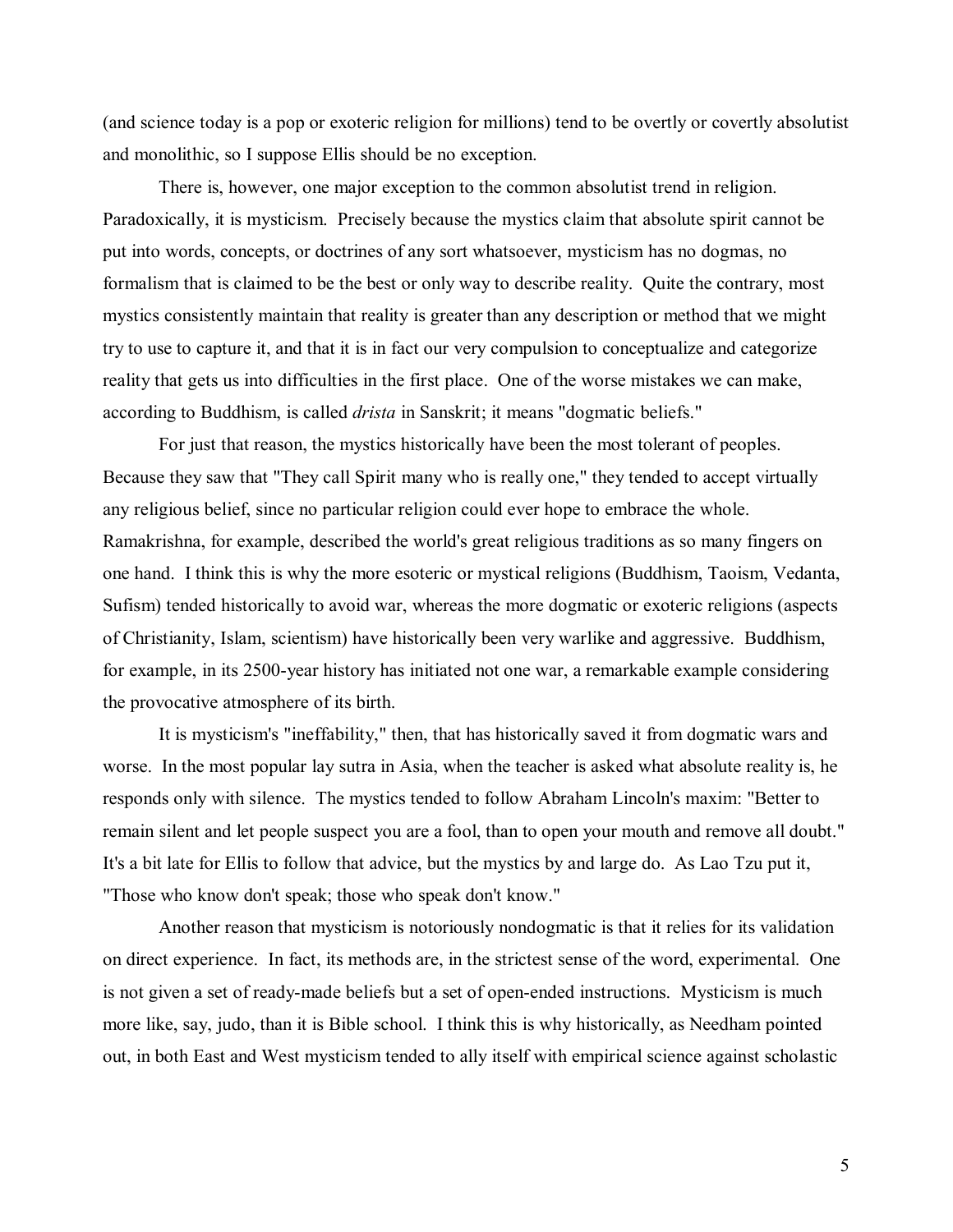religion, since both mysticism and science relied on direct experience and evidence instead of dogmatic proclamations.

 Ellis wishes to equate mysticism with fanaticism, but I think that's largely because he has no sure understanding of what scholars mean by mysticism; he seems to mean by the term, firstly, anything that isn't RET, and secondly, religious zealotism. I am no fan of zealots, but I would like to remind Ellis that zealots come in all flavors. There are scientistic zealots and fanatics (Nazi doctors, for example) just as there are religious fanatics. But historically mystics have rarely been either; as a rule they have so undercut dogmatic conceptualization that there's no doctrine or dogma left to get fanatic about. I heartily agree with Ellis that zealotism of almost any sort is a colossal and catastrophic threat to the modern world, but the only way that threat can even vaguely be equated with genuine mysticism is through a demonstrably disturbed scholarship.

 So let me help Ellis out a bit here. The world's great mystics have included not only the obvious religious teachers—Christ, Buddha, Moses, Krishna, Lao Tzu, Padmasambhava, Hui Neng, Milarepa, al Hallaj, Shankara, Lady Tsogyal, St. Teresa, and so on—but also many of the world's greatest philosophers, scientists, psychologists, and artists. Philosophers and psychologists with strong mystical elements include Plato, Socrates, Hegel, Schopenhauer, Schelling, Whitehead, Wittgenstein, Berkeley, Emerson, Thoreau, Eckhart, Husserl, Heidegger, Augustine, Kierkegaard, Carl Jung, Abraham Maslow, and William James—to give the shortest possible list. And scientists that have explicitly defined themselves as having mystical or transcendental concerns include Newton, Kepler, Einstein, Heisenberg, Schroedinger, de Broglie, Planck, Pauli, Eddington—and those are just the physicists!

So let me get this straight. Ellis is actually implying that those people—since they most definitely embrace transpersonal or transcendental views—are necessarily the ones who "promulgate almost exactly the kind of absolutistic ideology that is devoutly held by the religious and political sectarians who may someday atomically annihilate the whole human race"? And that those are the people that "rape, maim, bomb, kill, and even commit mass murder"? And that those are the people who "rabidly insist on death to all those who do not follow them"? I'm sure I speak for all of us when I say we always suspected that of Einstein, Socrates, Albert Schweitzer and the rest.

 But what about the Hitlers, the Stalins, the Rasputins, and the Khans? I thought those were the types we had to really look out for. Not to worry—Ellis just unceremoniously dumps them all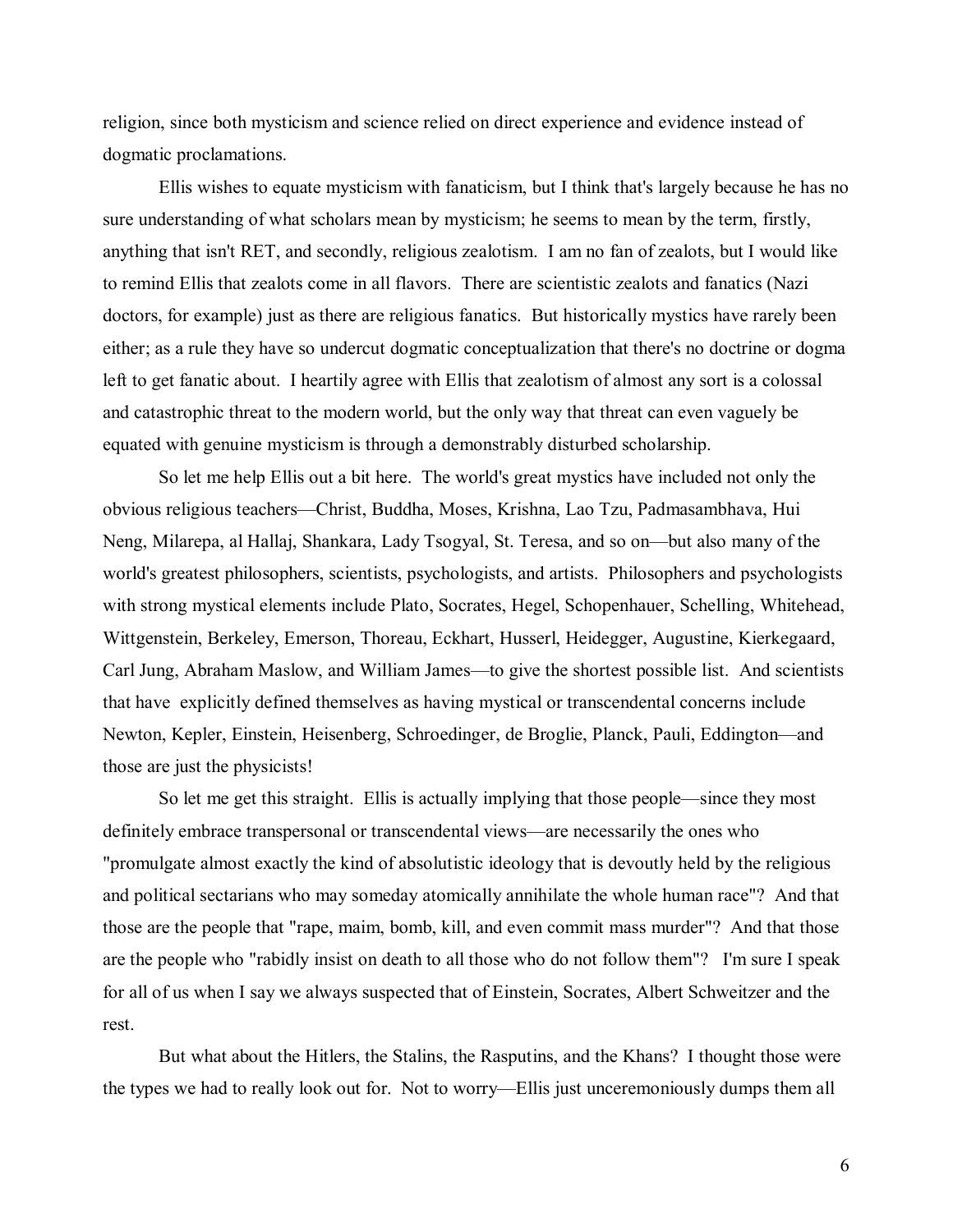into the same category! Since Einstein and company are all transcendentalists or transpersonalists, then by Ellis's own self-proclaimed definitions, they must also be fanatics, just like Hitler et al. And, Ellis continues, "the more transcendental" the person is (like, say, a Christ or a Gandhi), the more likely they will be to blow us all to kingdom come. Well now that makes sense, doesn't it. And they let this guy work with disturbed individuals.

Some mystics—not all—do indeed talk about "One Self," and some mystics—not all—talk about an afterlife, karma, and reincarnation. Ellis thinks that individuals who believe in these types of ideas "easily risk killing and being killed," that they "will do virtually anything, including resorting to rampant violence, to abet their chosen cause," and that if "they have nuclear weapons available, they will resort to them, too."

 Even the briefest familiarity with these concepts shows that they are actually the basis of an extremely rigorous system of morality here on earth. For example, Schopenhauer long ago demonstrated that the only real basis for doing good to others was realizing that we all share the same transcendental self or consciousness. That, in other words, the awareness of being alive that you possess is essentially the same in all humans, and that sameness (or selfness) demands that we treat others as we would treat ourselves, since at the deepest level they are one and the same. This is the categorical imperative, from Kant to Christ to Confucius, and it is based, as they all realized, on a transcendental commonality. This is actually the very same ethic that Ellis espouses, though he (and positivism) can come up with no reason why one should believe it.

 Karma and reincarnation have the same effect: it means that you will be appropriately rewarded or punished for all your actions, and death does not remove this obligation (if there's an afterlife, or reincarnation, your karma follows you). Most Eastern followers of these ideas don't even like to kill insects, let alone people. (I'll return to examples such as the Ayatollah Khomeni, when we discuss the types of groups that are problematic.) But no matter; Ellis has decided that these beliefs are causally linked to nuclear propensities, and I suppose the facts would just further confuse him.

 By far the most entertaining part of Ellis's piece was his vaudeville explanation of transpersonal psychology. Ellis talking about transpersonal psych is like the Pope talking about sex; you just know he has no real idea what he's talking about but you love to watch the show.

 Ellis begins by authoritarianly accusing the transpersonalists of authoritarianism: "Those who are somewhat ignorant about what transpersonal psychotherapy really is and who falsely see it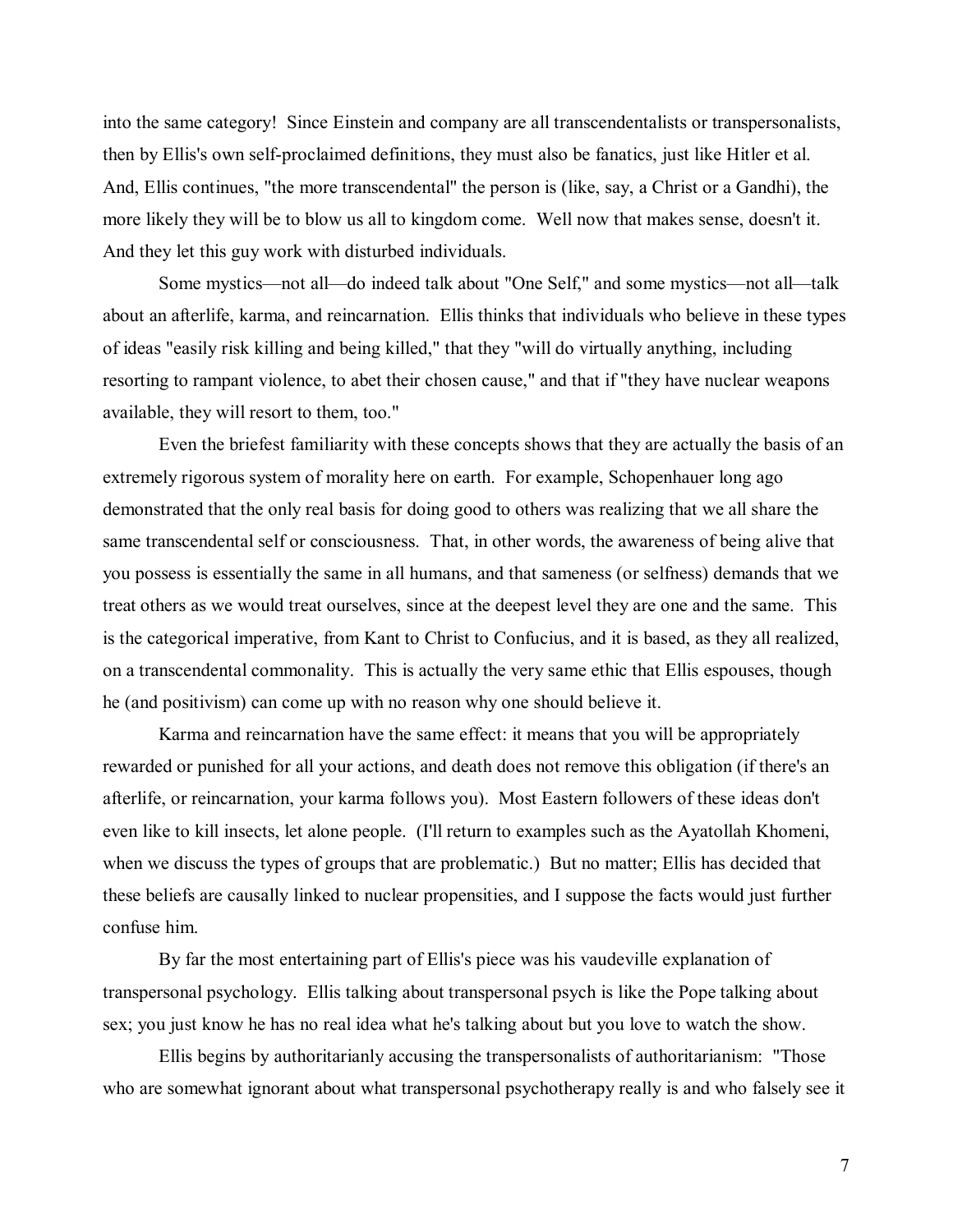as humanistic and democratic may be surprised to learn that its basic premises and ideologies include the following authoritarian suppositions." He then gives four suppositions that are supposed to define the entire field. Mind you, he doesn't even say that *some* transpersonalists believe these; the implication is that they all do. Never mind that I don't even know a *single* transpersonalist who believes in Ellis's propositions; the point is that he continually uses prejudiced logic of the sort, "All Orientals look alike." And when he does attempt to qualify and remove his prejudicial logic, he quickly reintroduces it ("Well, some Orientals all look alike").

 Thus, after giving two really dopey examples of so-called transpersonal therapy (his examples are never taken from mainstream transpersonal theory), he authoritatively proclaims: "This is a small sample of the authoritarian, unrealistic, and dogmatic credos that are the philosophic—and antiscientific—sources of transcendental and transpersonal psychotherapy." He then thinks about it a few seconds, realizes that he can't really get away with that, and so begins the next paragraph with: "I am not saying that all believers in transpersonal psychotherapy endorse these antiscientific and asocial views and actions." That's better, but since he really doesn't want to let a single transpersonalist off the hook, he flops back to his prejudicial logic, and in a very clever way: "But I am saying that to the extent that they religiously follow their own basic philosophies, they often do so." The implication (and this really is clever) is that if a transpersonalist is consistent, then he or she will be a terrorist and "rabidly insist on death to all those who do not follow." And the converse implication is that if you ever find a transpersonalist who isn't a terrorist, it's because that person is inconsistent and logically muddled. I don't know about you folks, but that, really, was my favorite part.

 "And I am particularly saying," he authoritatively continues, warming to his topic, "that their fundamentally irrational and antiscientific outlook can easily lead them into almost any kind of antisocial and asocial actions—and it frequently does." Now I'm going to make this easy for everyone: Ellis cannot give so much as a single case of a person describing himself or herself as a transpersonal psychologist who has ever engaged in terrorist or similarly grave antisocial activity. (Now what do you think: is he going to try to cite Gandhi and Thoreau for civil disobedience?)

 So what is the nature of this evil transpersonalism? Ellis gives four points which he believes are central: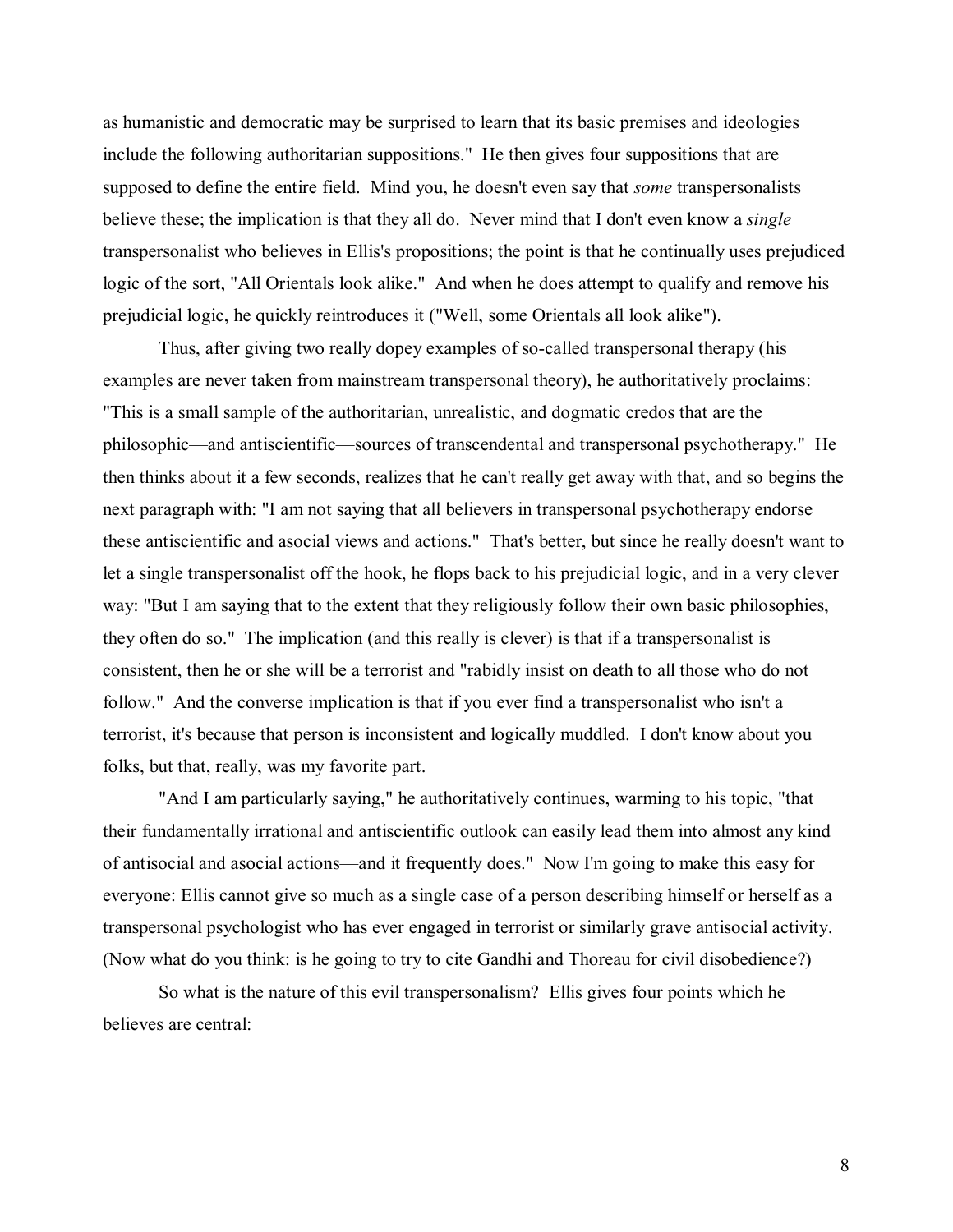1. "Absolute reality exists, and when we find the true doctrine that reveals it, we reach absolute, invariant, unchangeable, ineffable truth." Strict transpersonalists, such as Shankara or Nagarjuna or Eckhart, maintain that you cannot say that the absolute either exists or does not exist, since both of those are dualistic or dogmatic conceptualizations, and reality is *shunya* of *drista* ("free of dogma") or nirguna ("unqualifiable"). They most certainly do not think reality can be put into any doctrine, no matter how elaborate. As Zen says, all doctrines—including its own—are at best fingers pointing to the moon, and the important point is not to confuse the two.

2. "Afterlife experiences, reincarnation, and immortality of our souls unquestionably exist and have been empirically proven." I don't know anybody who thinks reincarnation has been empirically proven. The well-known and well-respected researcher Ian Stevenson, out of the Univ. of Virginia, has compiled a fascinating study, *Twenty Cases Suggestive of Reincarnation*, that are indeed suggestive. But he's agnostic on the issue himself. Some transpersonalists do believe in reincarnation. As Voltaire put it, "Is being born twice really any more remarkable than being born once?" But they don't believe it empirically and they won't nuke you to prove it.

3. "All living and inanimate things merge into one fundamental unity." This is a common misunderstanding, especially among those who have studied transpersonal psychology for up to an hour. Things don't "merge" into a common unity, as if they were melted or fused together. All things, while remaining perfectly themselves, are also seen to be part of a larger or fundamental unity, which is often expressed as a "unity-in-diversity." This is a common feature of genuine mystical experience, and its most typical result is a reverence for all life and for all beings, since each expresses wholly the divine. Including you, Albert my boy.

4. "By following transcendental teaching and by ignoring the knowledge of our normal intellect and senses and abandoning the scientific method and the findings of science, we can achieve perfect knowledge, perfect peace, perfect unity with the universe, perfect joy, and perfect physical and mental well-being." Transpersonalists don't want to abandon science, they just don't want to make it into a hidden religion (a là Ellis). In fact, most transpersonalists are extremely sympathetic to science, and wish that the spirit of the scientific enterprise—a certain honesty, integrity, and openness in research—be used as much as possible in transpersonal theory and practice. Ellis then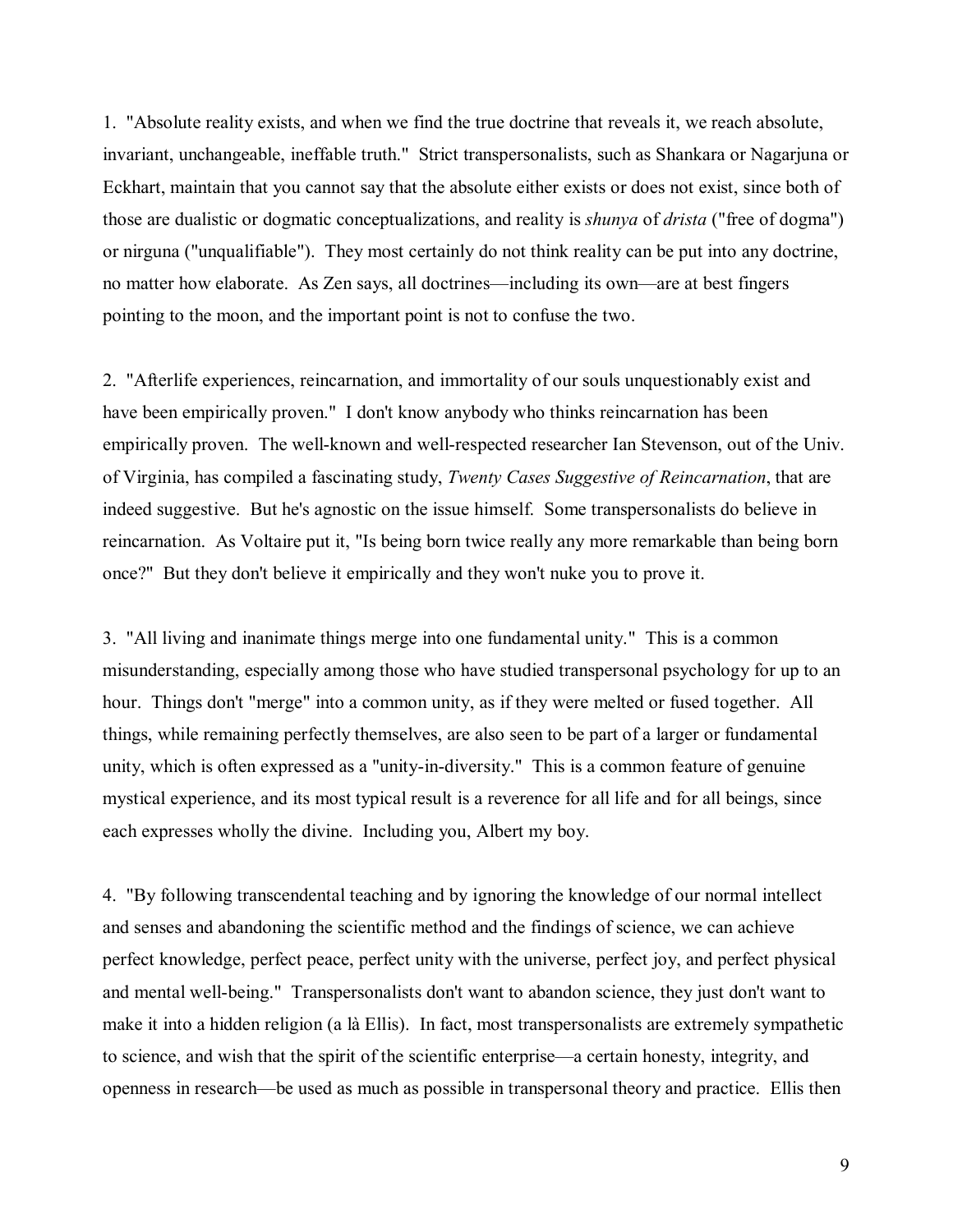lists Grof and Mann as references here, which is such a severe misrepresentation of their views that he has clearly moved into a possible libel suit. This could be interesting. As for myself, I can only say that on balance I have not seen such uninformed dribble on mysticism since Franz Alexander's attempt, forty years ago, to categorize Zen as catatonic withdrawal. The difference is that Alexander had actually read two articles on the subject.

 There is, however, a very genuine and very important question in the middle of Ellis's presentation, which is: "There definitely are problematic and possibly destructive religious and secular cult movements; how can these be spotted?" Ellis might be interested to know that there actually has been considerable research and theorizing done on this issue, most of it by... transpersonalists. He might begin by reading *Spiritual Choices* (Anthony and Wilber) and my *Eye to Eye*. Suffice it to say that transpersonalists make a distinction between pre-rational states and trans-rational states, and that virtually everything Ellis has said in this paper applies to prerational, not transrational, impulses. Because both prerational and transrational states are nonrational, they appear similar or even identical to the untutored eye and thus are often lumped together and treated as one. This "lumping," of course, is what Ellis has apparently mastered.

 But he should know that we transpersonalists are keenly interested in this topic. We are also highly critical of the "flakier" trends in transpersonal psychology. But a bad or flakey transpersonalist is someone who uses Bach flower remedies and cleans your aura with psychic massage. Trust me, Albert, these types are not going to harm a fly, let alone hijack the *Achille Lauro*.

 So, what do you think? Can we re-educate Albert Ellis? Can we reach him? Do we have time? He's already talking to himself. "Might a small group of psychotics, assuming they had the ability to do so, become violently incensed and use nuclear weapons to snuff out millions of humans, including themselves? Damned right, they might!.... Have the trepidations of fanatical, power-bent groups been any better in recent years than in the past? Hardly!.... Eventually the day will come when a paltry few individuals can use nuclear weapons to wipe out billions of people and other living creatures. Billions? Yes, billions!.... According to RET, if people rigorously use the scientific method, they will forego their unconditional shoulds and musts and virtually never make themselves seriously neurotic. What? Never? Well, hardly ever!.... Large scale education--in the